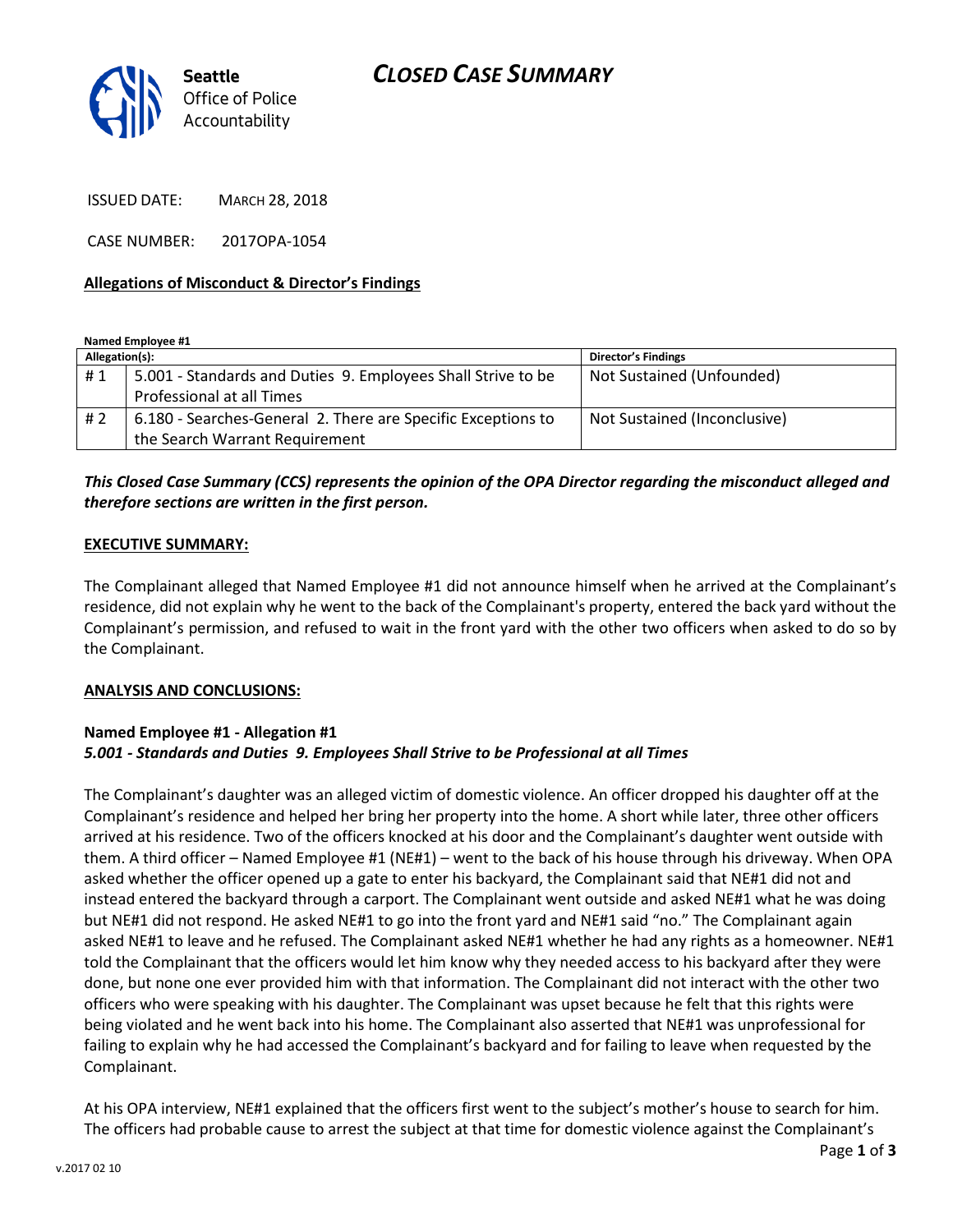



OPA CASE NUMBER: 2017OPA-1054

daughter. The subject's mother told the officers that the subject could be at the Complainant's house. The officers then went to that location. Two of three officers contacted the Complainant, while NE#1 walked through the carport down a long driveway. NE#1 reported that he set up a containment position at the back end of the driveway. At this location, there was an open fence leading into the backyard. NE#1 told OPA that he did not go into the backyard and remained standing at the end of the driveway, which gave him a vantage point both to the front and back of the house. NE#1's concern was that the subject could try to escape out of the rear of the house and he was focused on ensuring the safety of the other two officers.

While he was standing there, the Complainant exited the rear of his home. NE#1 said that he identified himself as a police officer and told the Complainant that he was being audio and video recorded. NE#1 reported that he told the Complainant that they were at his home to make sure that the subject was not there. NE#1 said that the Complainant began closing a shed door and locking other items up. NE#1 told the Complainant that they were not there to search his property and had no legal authority to enter his home at that time. NE#1 stated that the Complainant then went back into his house.

The Complainant came out a second time and, according to NE#1, asked NE#1 why he could not go back to the front with the other officers. NE#1 explained that there were safety considerations involved. The Complainant asked him what his legal authority to be there was and NE#1 again responded that he was not there to search the property or home. NE#1 described the Complainant as appearing aggravated at that time. The officers left shortly thereafter. NE#1 thought he gave the Complainant his business card, but was not sure.

The audio of NE#1's interaction with the Complainant was largely captured by In-Car Video (ICV). The ICV reflected that NE#1 and the Complainant had a substantive conversation concerning why NE#1 was standing where he was. It further indicated that NE#1 told the Complainant multiple times that he was not going to conduct any searches and that he had no authority to do so. The ICV was largely consistent with NE#1's recounting of the interaction.

SPD Policy 5.001-POL-9 requires that SPD employees "strive to be professional at all times." The policy further instructs that "employees may not engage in behavior that undermines public trust in the Department, the officer, or other officers." (SPD Policy 5.001-POL-9.)

Based on my review of the ICV, I find insufficient evidence to support a finding that NE#1 was unprofessional in his interaction with the Complainant. First, the ICV reflects that NE#1 did respond to the Complainant when he was asked why he was standing near the Complainant's backyard. This is contrary to the Complainant's contention that NE#1 simply said "no" when he asked NE#1 to go the front of the home. Second, the ICV also indicates that NE#1 did attempt to explain why he was standing where he was several times, as well as that NE#1 tried to reassure the Complainant that he was not there to search the backyard or the house and that he would be leaving as soon as they verified that the subject was not there. This is contrary to the Complainant's assertion that NE#1 would not explain why he was there.

I see no evidence from the ICV that NE#1 was rude or dismissive of the Complainant's concerns. Indeed, I find the opposite. While the Complainant may have been aggravated by NE#1's presence, this does not establish that NE#1 was unprofessional in violation of SPD policy. As such, I recommend that this allegation be Not Sustained – Unfounded.